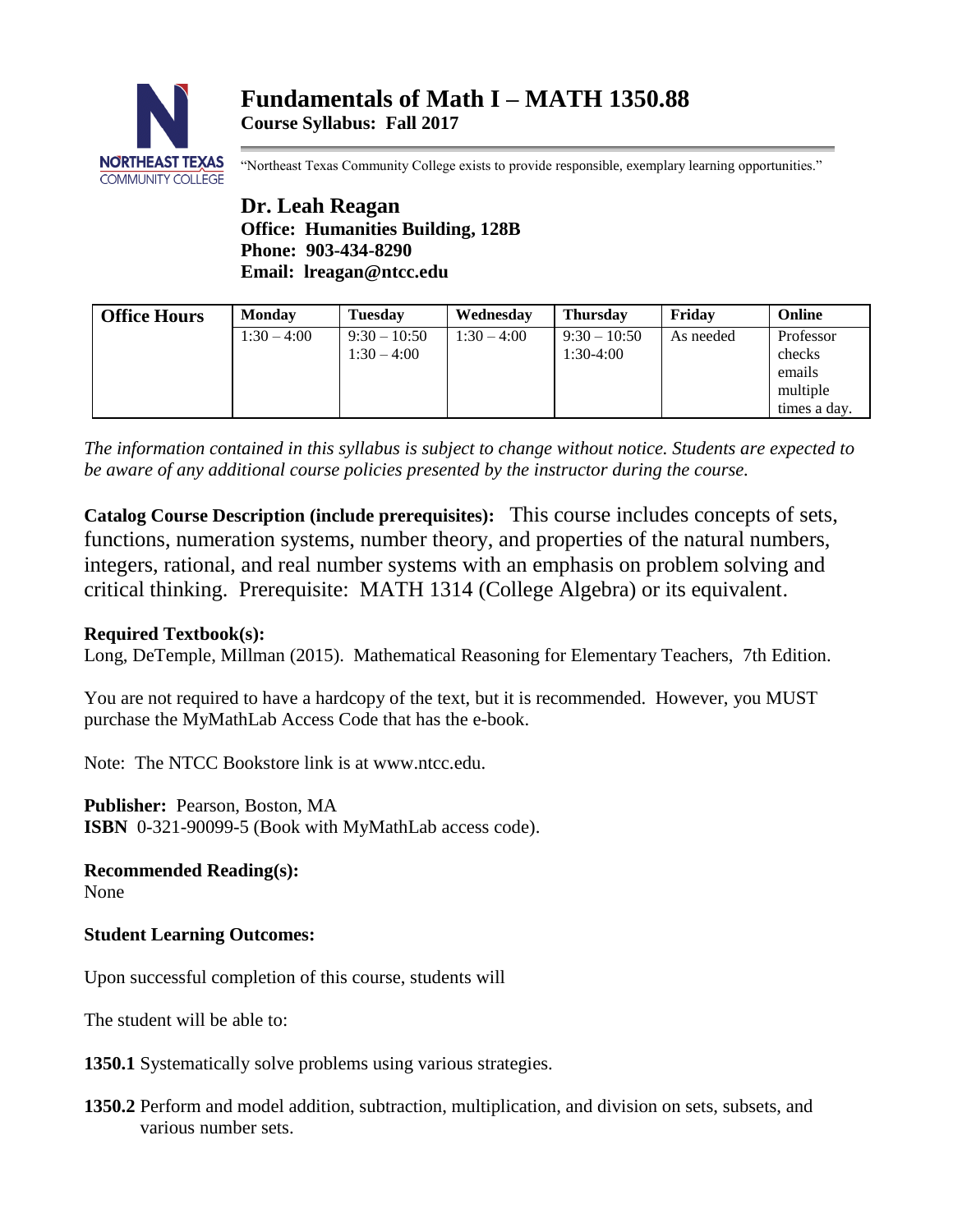**1350.3** Explore patterns and sequences as inductive and intuitive methods for problem solving.

**1350.4** Apply and use properties of the real number system.

**1350.5** Solve applications using fractions, decimals, percents, ratios, and proportions.

### **SCANS Skills:**

 $N/A$ 

### **Lectures and Discussions:**

Since this is an online class, students must be self-motivated to keep up with the due dates, turn in assignments ON TIME, and take Exams as scheduled. Students need to check their email accounts daily AND log in to MyMathLab to make sure they receive all communications from the professor.

### **Evaluation/Grading Policy:**

Three major 100 point examinations, evenly spaced throughout the semester, will be given and each will be worth 15% of the final grade (total 45% of final grade). If an exam is missed or failed, the highest possible make-up grade is a 70 (with instructor notification prior to the exam missed). The 2<sup>nd</sup> exam and the Final Exam MUST BE TAKEN IN PERSON IN THE NTCC TESTING CENTER. If you do not live near NTCC, you may take your exam from a nearby testing facility (student responsible for getting testing site information to me and also for paying any fees the alternate testing facility may charge).

The average of a series of homework assignments will be worth 20% of the total grade (all homework is on MyMathLab). There will be 2 online Projects that will be worth 15% of your grade. The projects are defined in detail below. Please read all the information and begin immediately on both projects. Exact due dates will be posted soon. Each of these will be discussed in detail as the semester progresses.

All homework due dates are posted on MyMathLab. Homework is due on the due date…no exceptions.

A comprehensive final examination will contribute 20% to the final grade, and the final must be taken in the testing center of the NTCC campus. If you do not live near NTCC, you may take your exam from a nearby testing facility (student responsible for getting testing site information to me and also for paying any fees the facility may charge).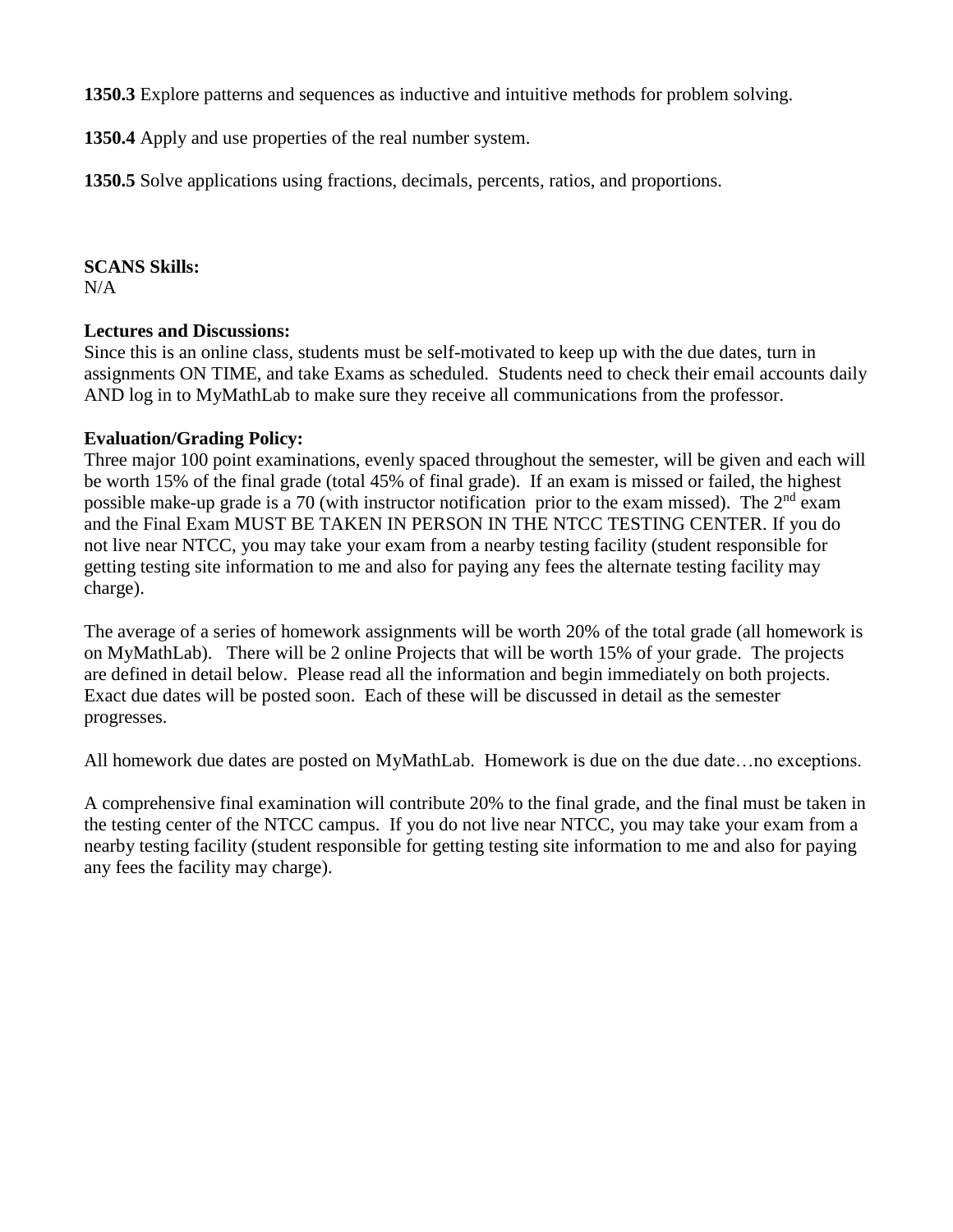# **Tests/Exams:**

|                        | 3 Online Tests (Exam #2 on campus) |      | 45% (15% each) |
|------------------------|------------------------------------|------|----------------|
| Final Exam (on campus) |                                    | 20%  |                |
|                        | Online Assignments (MyMathLab)     | 20%  |                |
| 2 Online Projects      |                                    | 15%  |                |
|                        |                                    |      |                |
|                        | <b>TOTAL</b>                       | 100% |                |
| "A"                    | 90%                                |      |                |
| "B"                    | 80%                                |      |                |
| "C"                    | 70%                                |      |                |
| "D"                    | 60%                                |      |                |
| "F"                    | Below 60%                          |      |                |

To reiterate, Exam #2 and the FINAL EXAM must be taken in person, on campus. It will be online in the testing center on campus. You must bring a photo I.D. of yourself, preferably your student I.D. If you live far away, and cannot travel to the NTCC campus, you may take the test at an alternate college/university testing center. You must contact them, get their permission to take the test there, and then send me their contact information. I will set the exam up with them at that time.

All problems assigned to each section are located in the Homework tab in MyMathLab. Dates for each section are located in your MyMathLab Calendar.

- 1.1 An Introduction to Problem Solving
- 1.2 Polya's Problem-Solving Principles
- 1.3 More Problem-Solving Strategies
- 1.4 Algebra as a Problem-Solving Strategy
- 1.5 Additional Problem-Solving Strategies
- 1.6 Reasoning Mathematically
- 2.1 Sets and Operations on Sets
- 2.2 Sets, Counting, and the Whole Numbers
- 2.3 Addition and Subtraction of Whole Numbers
- 2.4 Multiplication and Division of Whole Numbers
- EXAM 1(Chapters 1 & 2)
- 3.2 Algorithms for Adding and Subtracting Whole Numbers
- 3.3 Algorithms for Multiplication and Division of Whole Numbers
- 3.4 Mental Arithmetic and Estimation
- 4.1 Divisibility of Natural Numbers
- 4.2 Tests for Divisibility
- 4.3 Greatest Common Divisors and Least Common Multiples
- EXAM 2 (Chapters 3 & 4)
- 5.1 Representation of Integers
- 5.2 Addition and Subtraction of Integers
- 5.3 Multiplication and Division of Integers
- 6.1 The Basic Concepts of Fractions and Rational Numbers
- 6.2 Addition and Subtraction of Fractions
- 6.3 Multiplication and Division of Fractions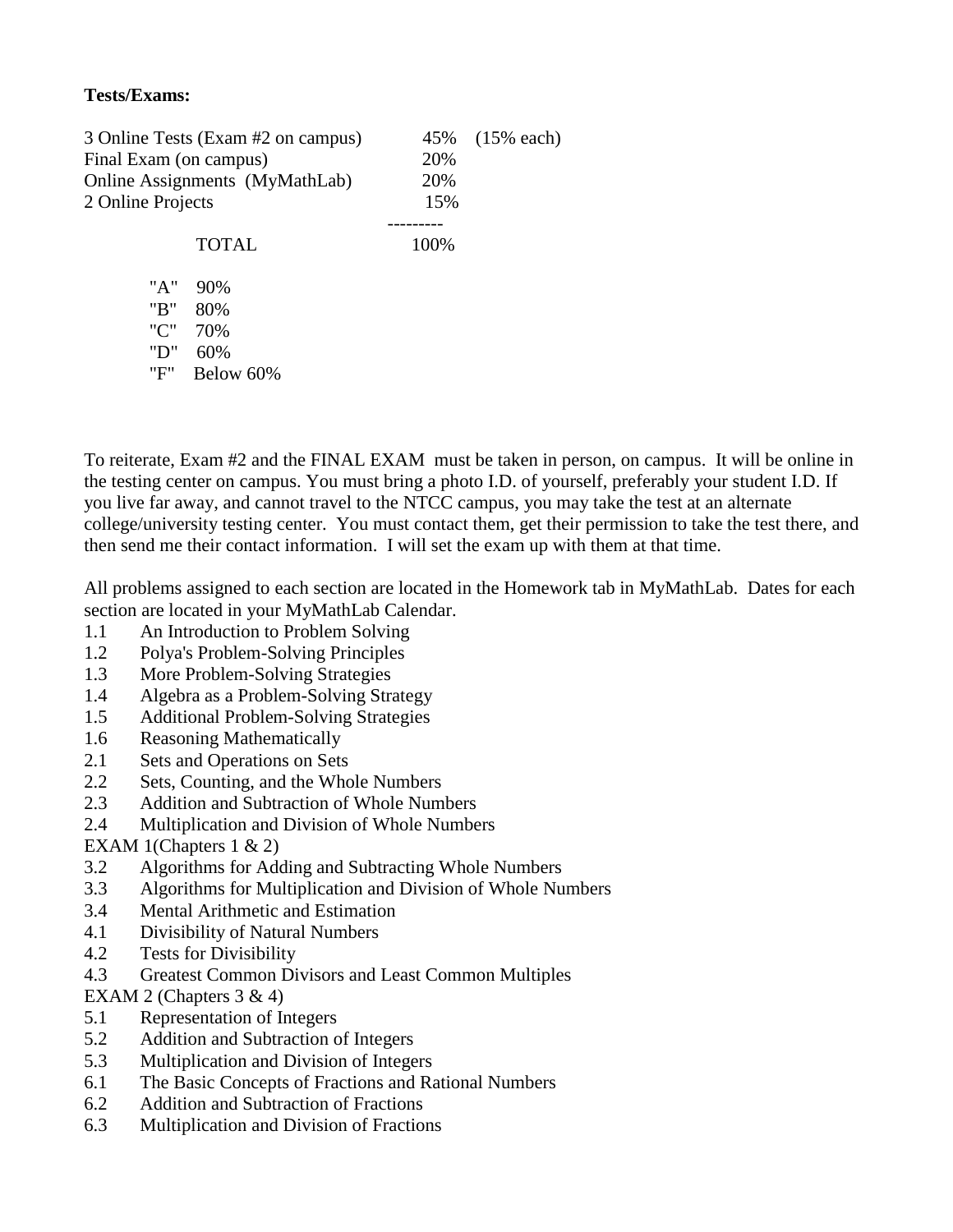- 7.1 Decimals and Real Numbers
- 7.2 Computations with Decimals
- 7.3 Proportional Reasoning
- 7.4 Percent

EXAM 3 (Chapters 5, 6, & 7) COMPREHENSIVE FINAL EXAM (Over all chapters)

### **Project #1 Description**:

Find a children's book that teaches a math lesson. For instance, "The Greedy Triangle" by Marilyn Burns is a cute story about shapes and angles. I created an activity with play-doh to help students apply what the book teaches (they make different shapes out of the play-doh). You will need to do something similar: find a children's book that you like and create a "hands-on" activity to go along with it. You will be writing this up and placing it on the Discussion Board on Blackboard in a few of weeks (due date will be announced soon), so please start looking now.

NOTE: Your best bet is to find a teacher (can be any grade level) and ask her to recommend a book and activity...she probably has one you can borrow. You can also google this online...I have found many good activities there. Just be sure to give the author credit on the Discussion Board.

### **Project #2 Description**:

Near the end of the semester (exact date will be sent out shortly), you will be presenting a lesson plan via the web. You will need to video yourself teaching a math lesson. You will be posting this on Blackboard. I will send more details out about that later, BUT for now you need to start looking for a complete lesson plan either online or from a school teacher (preferably). This lesson plan should be geared toward the age group you want to one day teach, and it should of course be a math lesson. Some examples could be a lesson on telling time, shapes, fractions, decimals, addition, subtraction, multiplication, division, etc. It can be any math topic...but you must have a complete lesson plan for it. This should be longer than the book project. It needs to actually "teach" a lesson to the students. And, you must have a hands-on activities to go along with your lesson. Kids need to use their tactile/kinesthetic senses when learning, so please make sure your lesson has something for them to "manipulate" during the lesson. Examples of manipulatives are blocks, shapes, dice, toothpicks, bingo chips, rulers, hands on a clock, paper money, coins, etc. (anything they can touch and learn from) .

You will need to video yourself teaching this lesson (talk to the camera as if you were talking to children  $-$  actually teach the lesson and demonstrate concepts with manipulatives. The video should be  $8 - 10$ minutes in length. Below you will find instructions on how to upload the video on Blackboard.

### **Step -by- step instructions for posting your video lesson are on Blackbaord and below (on syllabus).**

The best way to video yourself is with your computer webcam. If you do not have one on your computer, you can get one at Walmart. They are pretty inexpensive to purchase. You can also use a video camera, but it will be more complicated because you then have to transfer the video to your computer.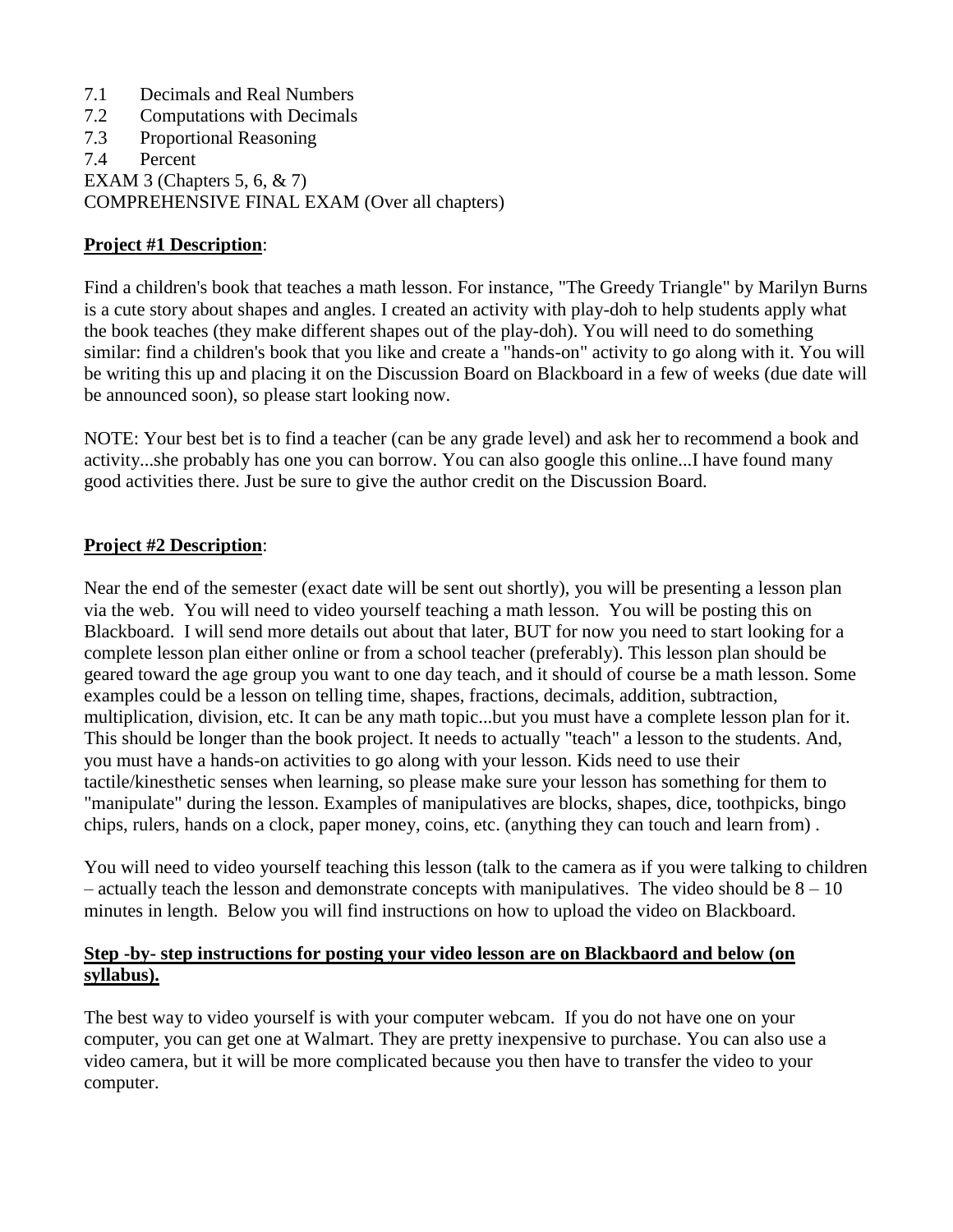### **Steps to complete the Project #2 (video) assignment (due date to be sent out later):**

1. Each student should create an account at http://www.youtube.com/.

2. Video the presentation using a webcam or video recorder (using a video recorder will require the student to load the video on their computer).

3. Go to the YouTube account and select UPLOAD VIDEO.

4. Once the video is uploaded from the computer to YouTube, there will be a link that YouTube generates for the video.

5. Copy and paste this link into the Discussion Forum that was created for the assignment in Blackboard.

6. Once it is pasted, all students should be able to click on the link and watch the video.

Before you post your video, you will need to address the following questions that will be in a Discussion Board in Blackboard (not yet posted). I will post this discussion later in the semester.

(This is the section that will be on the Blackboard Discussion Board later in the semester). Please enter the following information for your lesson plan:

1) Your name

2) Title of your lesson

3) Objective of your lesson (what it will teach)

4) Materials needed for your lesson (anything you or students will use during the lesson)

5) Procedure of lesson (list these in steps - list how you would go about teaching the lesson); be as detailed as possible here (leave directions good enough for a substitute teacher to know how to teach your lesson)

6) Be sure to list your dependent practice for the lesson - what you will have students do WITH your help or in groups/partners

7) List the independent practice - what students will do ALONE to demonstrate that they've learned the lesson

8) Closure - how will you close (summarize) your lesson with your students

# **Other Course Requirements**

Students should have a computer that is Internet accessible, and they should have the ability to navigate through a website, use a chat room, post remarks to a discussion board, and email.

# **Student Responsibilities/Expectations:**

Attendance:

Students are expected to check in to the class often (AT LEAST twice a week) on Blackboard and MyMathLab to find the assignments and communications from the instructor. Since this is an online class, students must be self-motivated to keep up with the due dates, turn in assignments ON TIME, and take Exams as scheduled.

Students in the online section of this class must submit weekly assignments on the due dates to remain enrolled in the class. The instructor reserves the right to administratively drop a student who goes beyond two weeks in turning in online assignments unless the instructor is notified and given a valid reason for late assignments.